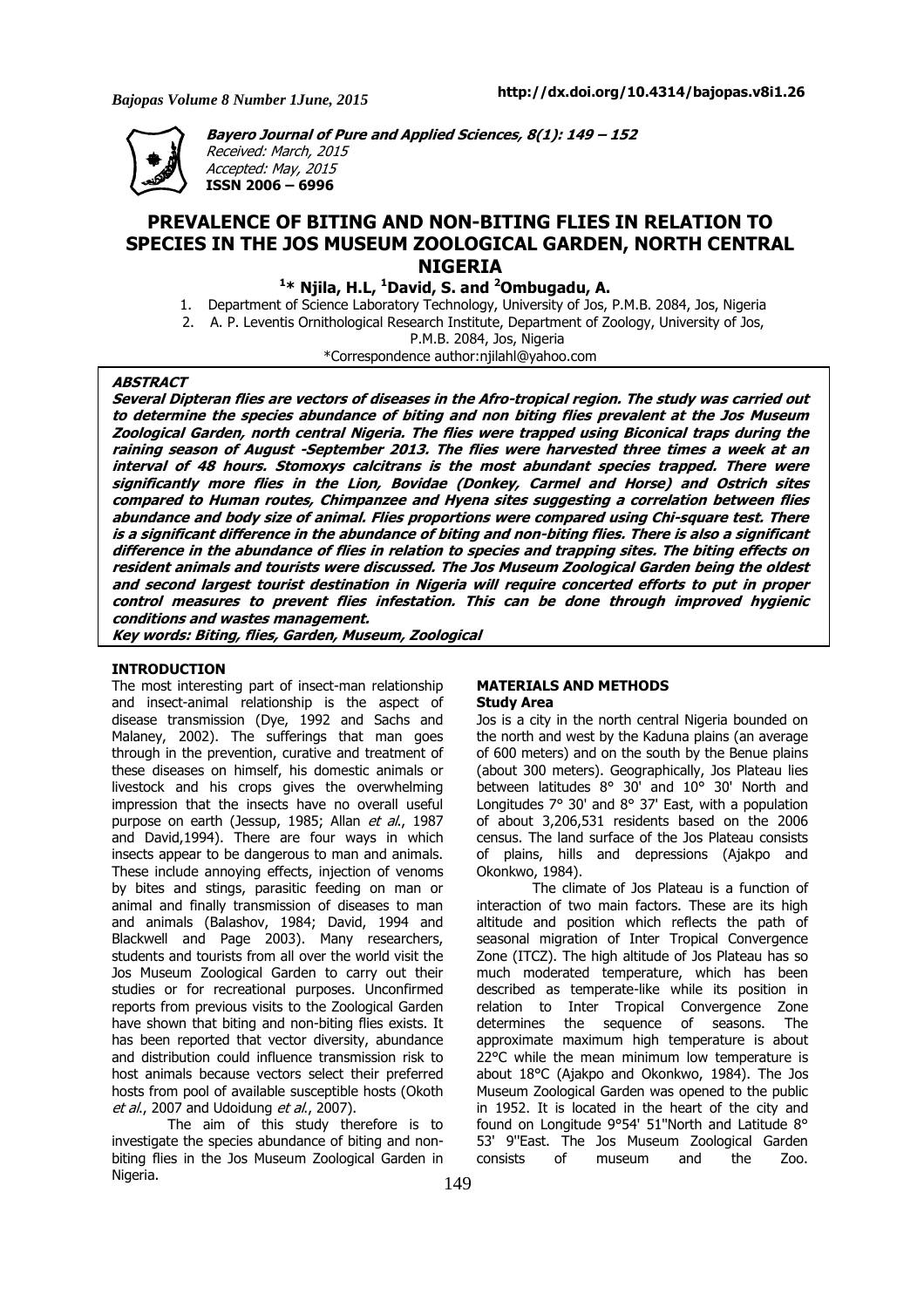#### *Bajopas Volume 8 Number 1June, 2015*

The museum is the oldest museum in Nigeria after the small museum at Esie near Ilorin, which was opened in 1945. It is the second largest museum in the country offering a wide range of exhibits and facilities for visitors. The Garden is often quite but noisy during the weekends and attracts large number of tourists. All these have necessitated the choice of the Garden for this research.

## **Trapping Techniques**

A total of Ten Biconical traps produced from royal blue and black cotton fabric and white synthetic mosquito netting were mounted within various animal cages and near human (tourists) routes. The selection of animal trapping sites was as follows: Chimpanzees, Lion Ostrich, Hyena and Bovidae (Carmel, Donkey and Horse).Five Traps were mounted on cleared vegetation in the animal cages and five traps were mounted between 50-100m apart along the human routes. Flies were trapped during the raining season of August -September 2013. The flies were harvested three (3) times a week at an interval of 48 hours. In each traps all flies caught were immobilized with ethyl acetate solution (0.001%) and transferred into sampling bottles containing 70% alcohol, 10% glycerine and 20% distilled water and taken to the laboratory where they were sorted out to species levels and counted Sutherland, (1996). Identification was according to keys provided by Pont (1973) and Castner (2000).

# **Statistical Analysis**

Data obtained were analyzed using R Console software (Version 2.9.2). Flies proportions were compared using Chi-square test. Statistical significance was achieved if P < 0.05.

### **RESULTS AND DISCUSSION**

An overall total of 3,032 flies were trapped at the end of this study. The high abundance of flies trapped is an indication of an improper waste management and lack of hygiene in the Jos Museum Zoological Garden which was attributed to heaps of refuse close to cages and within cages of animals investigated in this study. In addition animal dung's removed from the cages are dumped inside or

outside the cages (Pers. Obs.). This has made the cages and animals susceptible to infestation. This is in conformity with the works of Du Toit et al. (2004) and Hammond (1992) who revealed that, animal cages and environment when left unattended encourage the growth of micro-organisms and increase greatly insect's abundance. Donald and Evans (2006) also showed that dirt and debris hide pests and prevent them from being detected until serious damage has occurred. Khalil et al. (1994) and Boadi and Kuitunen, (2005 ) reported that in third world countries hygienic conditions of Zoological Gardens are often poor, leading to increase disease transmission by insects as well as increase in breeding sites by accumulation of debris and deficient drainage systems.

There is a significant difference ( $\square^2$  = 92.4444, df = 1,  $P < 0.001$ ) in the abundance of biting in relation to species (Table 1). Whereas 1,144 individuals representing 61.11% were Stomoxys calcitrans; 729 individuals representing 38.89% were Haematopota pluvialis (Table 1). However, there is no significant difference  $(\square^2 = 1.2448, df = 1, P =$ 0.2645) in the abundance of non-biting flies in relation to species (Table 2). The breakdown of the result revealed that 599 (51.64%) were Musca domestica while 561 (48.36%) were Fannia canicularis (Table 2).

The observed significant and non-significant differences in the abundance of biting and non-biting flies (Tables 1 and 2) is consistent with the findings of Daniel and Kingsolver (1983), Balashov, (1984), Burkot, (1988) and McCall and Kelly, (2002) who opined that flies abundance is associated to host preference, feeding habits and habitats. Martin et al. (1994) showed that biting insects are widely distributed in forested areas and represent a potentially important disturbance to animals living in cages. This agrees with our findings that the gallery forest within the Jos Museum Zoological Garden support high abundance of biting flies due to the favourable conditions within the forest for breeding, refuge and easy migration of adult females to animal cages to seek for blood meal.

| Table 1: Abundance of Biting Flies in Relation to Species in the Jos Museum |  |  |
|-----------------------------------------------------------------------------|--|--|
| <b>Zoological Garden</b>                                                    |  |  |

| <b>Site</b>  | <b>Stomoxys calcitrans</b> | Haematopota<br>pluvialis | Total $(\% )$ |
|--------------|----------------------------|--------------------------|---------------|
| Chimpanzee   | 47                         | 75                       | 122(6.52)     |
| Lion         | 439                        | 317                      | 756(40.38)    |
| Ostrich      | 223                        | 155                      | 378(20.19)    |
| Hyena        | 113                        | 50                       | 163(8.71)     |
| *Bovidae     | 255                        | 120                      | 375(20.03)    |
| Human routes | 67                         | 11                       | 78(4.12)      |
| <b>Total</b> | 1144                       | 728                      | 1872          |
| Percent (%)  | 61.11                      | 38.89                    | 100           |

**\***(Donkey, Horse and Camel)

 $\square^2$  = 92.4444, df = 1, P < 0.001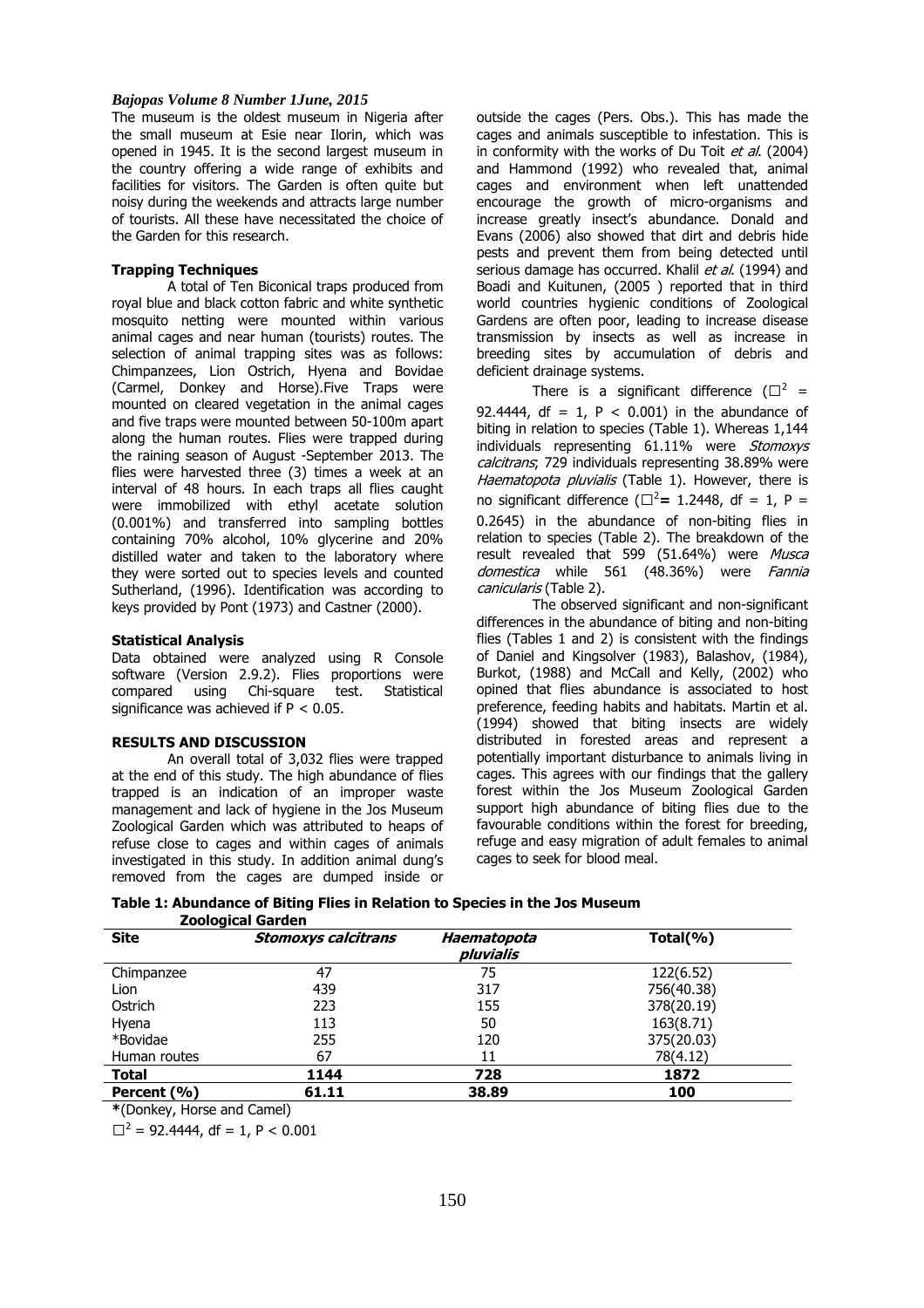| Table 2: Abundance of Non-biting Flies in Relation to Species in the Jos MuseumZoological Garden |                 |                    |             |  |
|--------------------------------------------------------------------------------------------------|-----------------|--------------------|-------------|--|
| Site                                                                                             | Musca domestica | Fannia canicularis | Total $(%)$ |  |
| Chimpanzee                                                                                       | 57              | 120                | 177 (15.26) |  |
| Lion                                                                                             | 18              | 98                 | 116 (10.00) |  |
| Ostrich                                                                                          | 34              | 150                | 184 (15.82) |  |
| Hyena                                                                                            | 25              | 50                 | 75 (6.47)   |  |
| *Bovidae                                                                                         | 143             | 98                 | 241 (20.78) |  |
| Human routes                                                                                     | 322             | 45                 | 367 (31.64) |  |
| <b>Total</b>                                                                                     | 599             | 561                | 1160        |  |
| Percent (%)                                                                                      | 51.64           | 48.36              | 100         |  |

*Bajopas Volume 8 Number 1June, 2015*

**\*** (Donkey, Horse and Camel)

 $\Box$  <sup>2</sup> = 1.2448, df = 1, P = 0.2645

High abundance of S. calcitrans and H. pluvialis in this study might be due to their thirst for blood meal which is evident to injuries caused to animals by these species as was observed on their ears and other body parts on which the flies congregated upon. The head region particularly the ear was surrounded by clouds of small flies, which were found to be among the four species caught. It was also discovered that this phenomenon is associated with rainy season in most animal homes or ranch as revealed by Steve and Peter (1996). This study reveals that animals were observed trying to chase away clouds of flies with much resistance from the flies.

This study clearly showed that infestation of animal's by S. calcitrans, H. pluvialis, M. domestica and F. canicularis in the Jos Museum Zoological Garden results in blisters and erosion of ears which serves as entrance point for disease transmission and eventually leads to death of animals. However, due to degree of infestation, the animal's body especially the ears become deformed and unattractive to tourists thereby diminishing the touristic attraction of Jos Museum Zoological Garden. The constant interruption of feeding and grazing by activities of flies can cause malnutrition thereby making the animals look emaciated. Often times, visitors to the Zoological Garden are disturbed by biting flies especially those visitors that visit with sleeveless clothes or shorts, thereby causing psychological and emotional stress to them. This agrees with the report of Blackwell and Page (2003) that M. domestica are important pest of livestock and humans which cause considerable discomfort and disrupt normal grazing or outside activities of animals and people alike. The low abundance of M. domestica and F. canicularis might be due to their lack of thirst for blood meal, but are considered mechanical vectors, disseminating diseases such as typhoid fever, cholera, salmonellosis, bacillary dysentery, tuberculosis, anthrax, helminths and many other pathogens of importance to public health (Sulaiman et al., 2000; Graczyk et al., 2001 and Rahuma et al., 2005).

There were significant differences  $(P=0.001)$  in the abundance of flies in relation to species and sampling sites (Table 3). A detailed analysis of this result showed that there were 1,144 (37.73%) individuals of *Stomoxys calcitrans* (Diptera: Muscidae)and 561 (18.50%) individuals of Fannia canicularis (Diptera: Muscidae). S. calcitrans and F. canicularis are the most abundant and least abundant species of flies trapped in the Jos Museum Zoological Garden respectively (Table 3). Conversely, there were more flies in the Lion (28.76%), Bovidae (20.32%) and Ostrich (18.54%) sites compared to Human routes (14.68%), Chimpanzee (9.86%) and Hyena (7.85%) sites respectively (Table 3).

The observed significant difference in the abundance of flies in relation to sampling sites (Table 3) is also consistent with the reports of Burkot, 1988; Kelly, 2001; McCall and Kelly, 2002 who attributed this trend to flies choice to feed on particular individuals from among preferred species, which may well have implications for disease transmission.

In this study, Lion and Bovidae were identified as major host suggesting a correlation between flies abundance and animal body size. Daniel and Kingsolver (1983) affirmed that biting flies congregate more for blood meals on animals that possess large and exposed body parts. This trend was very visible with Lion and Bovidae's ears. Their ears could be seen to be eroding gradually due to continuous perching and biting activities of flies. Similarly, the chimpanzees spend most of the time scratching their bodies which results in the furs being broken down thus exposing their bodies to flies

|                                 | Table 3: Abundance of Biting and Non-biting Flies in Relation to Sampling Sites in the Jos |
|---------------------------------|--------------------------------------------------------------------------------------------|
| <b>Museum Zoological Garden</b> |                                                                                            |

|                     | <b>Sampling Sites</b> |           |       |               |       |                |             |              |
|---------------------|-----------------------|-----------|-------|---------------|-------|----------------|-------------|--------------|
|                     | <b>Species</b>        | Chimpanze | Lion  | <b>Ostric</b> | Hyena | <b>Bovidae</b> | <b>Huma</b> | Total (%)    |
|                     |                       | е         |       | h             |       | ∗              | n<br>routes |              |
| <b>Biting Flies</b> | Sс                    | 47        | 439   | 223           | 113   | 255            | 67          | 1144 (37.73) |
|                     | Hp                    | 75        | 317   | 155           | 50    | 120            | 11          | 728 (24.01)  |
| Non-Biting          | Мd                    | 57        | 18    | 34            | 25    | 143            | 322         | 599 (19.76)  |
| <b>Flies</b>        | Fс                    | 120       | 98    | 150           | 50    | 98             | 45          | 561 (18.50)  |
|                     | Total                 | 299       | 872   | 562           | 238   | 616            | 445         | 3032         |
|                     | Percent (%)           | 9.86      | 28.76 | 18.54         | 7.85  | 20.32          | 14.68       | 100          |

**\*** (Donkey, Horse and Camel), Sc = Stomoxys calcitrans, Md = Musa domestica, Haematopota pluvialis , Fannia canicularis